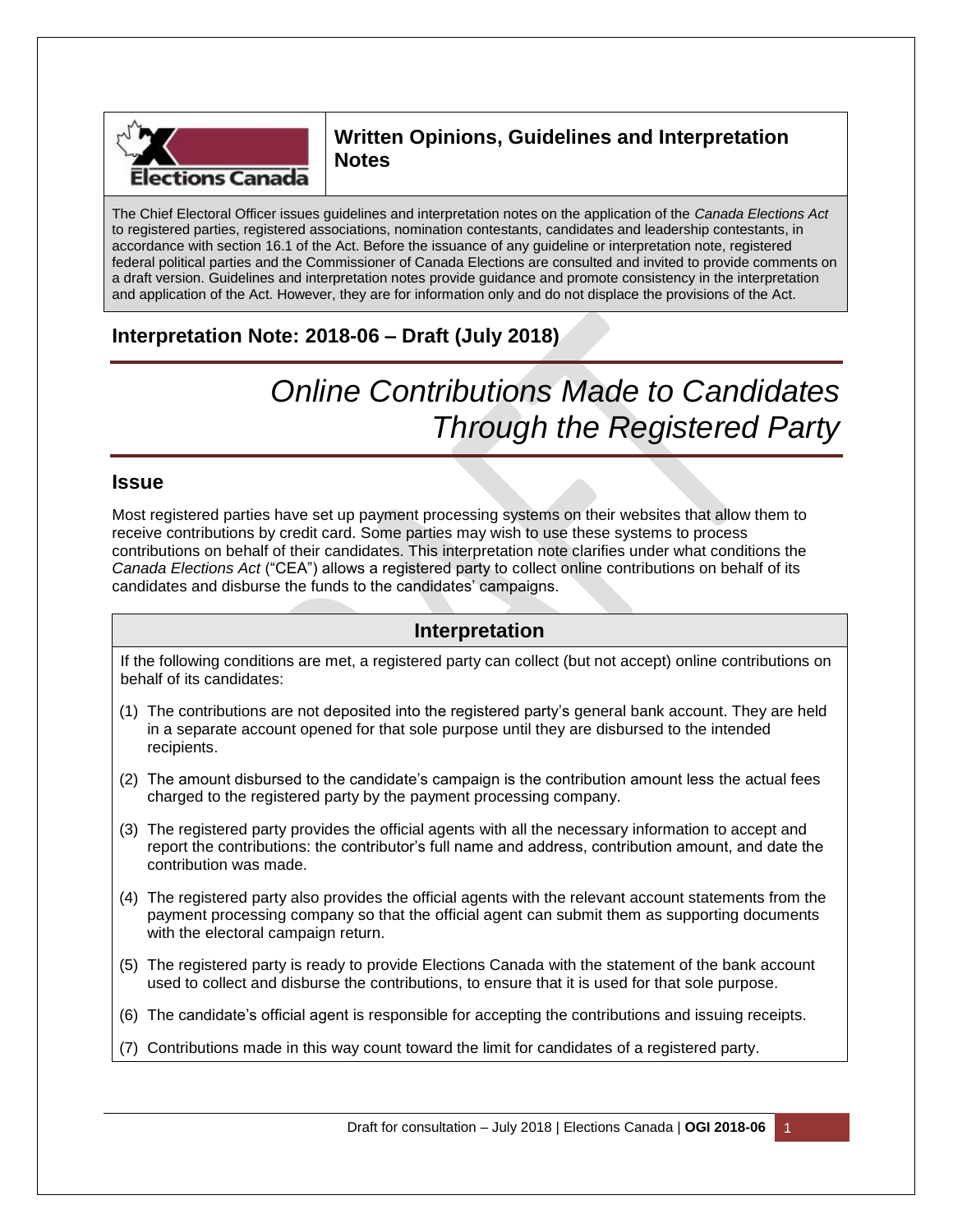## **Legal Framework**

The most directly relevant provisions of the CEA in the context of this interpretation note are as follows:

- Only individuals who are Canadian citizens or permanent residents can make political contributions. (s. 363(1))
- A monetary contribution is an amount of money provided that is not repayable. (s. 2(1))
- No person or entity, other than an authorized agent, can accept contributions to a political entity or borrow money on its behalf. For registered parties, this is the chief agent or another registered agent; for candidates, it is the official agent. (ss. 426(3), 477.47(1))
- Any person who is authorized to accept contributions on behalf of a political entity must issue a receipt—of which the person must keep a copy—for each contribution of more than \$20 that they accept. (s. 366(1))
- Contributions are subject to contribution limits. (s. 367(1))
- No person or entity shall solicit or accept a contribution on behalf of a registered party, a registered association or a candidate if the person or entity makes a representation to the contributor or potential contributor that part or all of the contribution would be transferred to a person or entity other than the registered party or a candidate, a leadership contestant or an electoral district association. (s. 369(1))

# **Analysis and Discussion**

#### **Background**

Political entities used to collect the majority of their contributions by way of cheques and money orders, but Canadians increasingly expect to conduct their transactions online. Almost all registered parties have payment processing systems on their websites that allow them to accept credit card contributions. For practical reasons, a registered party may wish to offer its online contribution system to candidates around election time.

There are many rules in the CEA about accepting, receipting and reporting contributions to promote transparency and guard against illegal money entering the system. In most cases, contributions go directly from an individual contributor to the authorized agent of the intended recipient, who accepts it and issues a receipt. But contributions can also reach an authorized agent indirectly, including through the mail or another intermediary.

#### **Joint instruments and individuals as intermediaries**

Elections Canada has recognized that, in some situations, multiple individuals may provide a joint instrument to make a contribution or one individual may serve as an intermediary to deliver contributions for multiple contributors. Nothing in the CEA prohibits these practices, as long as the contributions are knowingly made by eligible contributors using their own funds, accepted and receipted to the original contributors by an authorized agent, and verifiable through supporting documents.

For example, cheques from a partnership can be accepted if the authorized agent receives the following information in writing: names and home addresses of each contributor, the voluntary nature of each contribution, who it is intended for and the amount of each contribution. The instructions must be signed and dated by each contributor.

A cheque from a joint bank account may also be accepted. The contribution is generally reported in the name of the person who signed the cheque. However, if the cheque is accompanied by written instructions signed by both account holders, indicating how the contribution should be allocated between them, the contributions are reported in accordance with that agreement.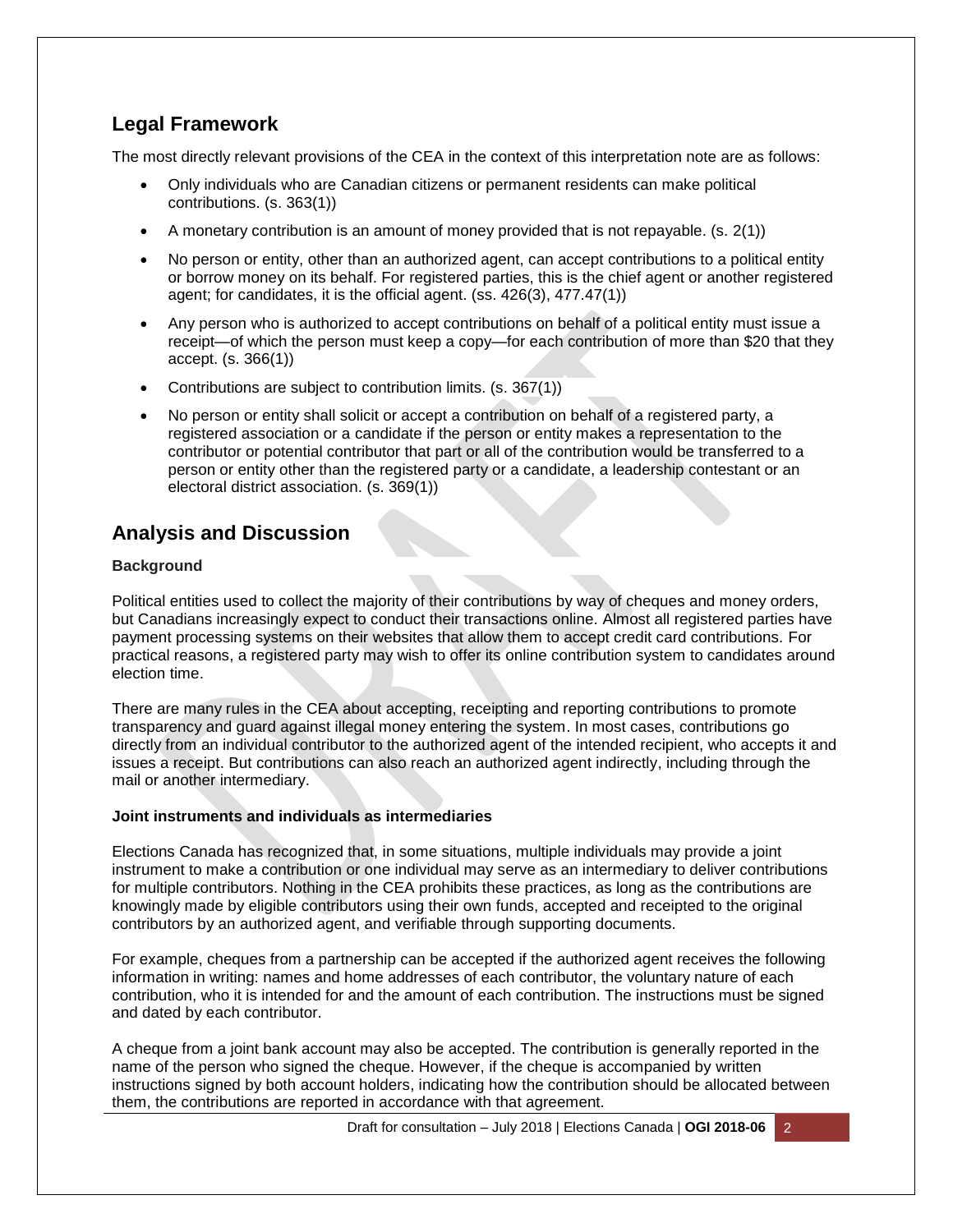As well, a person may collect contributions at a fundraising event for a political entity and provide them to an authorized agent. For reporting purposes, the person who collects the contributions must provide the authorized agent with a description of the event, the event date, the approximate number of attendees, and the total amount collected in anonymous contributions. The person also has to remit to the authorized agent any cheques or money orders collected for contributions over \$20, which cannot be made in cash or anonymously.

It is important to make the distinction between collecting contributions and accepting them. A monetary contribution is generally considered accepted when the political entity takes financial control of it, for example by depositing it into the political entity's bank account.<sup>1</sup> Only authorized agents can accept contributions under the CEA, which makes them responsible for not knowingly accepting excessive contributions, for returning or remitting ineligible contributions within prescribed timelines, and for not knowingly filing false or misleading contribution returns.

#### **Registered parties and contributions to affiliated entities**

Political parties also sometimes act as intermediaries for contributions to their affiliated entities. There are currently two situations in which this occurs in an organized way: when they collect contributions on behalf of their electoral district associations and when they accept directed contributions to their leadership contestants. The different processes and legal bases are outlined below.

On several registered party websites, a contributor can choose to make an online contribution to a specific registered association rather than to the party itself. It is Elections Canada's understanding that, in such cases, the party collects the contributions in an account separate from its general bank account and then disburses the funds to the intended association. If the association has appointed the chief agent of the party as an electoral district agent, the party can be authorized to accept contributions into the association's bank account and issue receipts in the name of the association. The contributor names and addresses are then supplied to the association for reporting purposes.

Registered parties also serve as an intermediary for leadership contestants. Since leadership contests became subject to the CEA in 2014, it has specifically allowed registered parties to accept directed contributions and transfer them to leadership contestants. Parties are able to issue tax receipts for these directed contributions; by contrast, leadership contestants cannot issue tax receipts for contributions made directly to them.

Directed contributions are made and processed as follows:

l

- An individual makes a contribution to a registered party with a written request that all or part of it be transferred to a particular leadership contestant.
- The funds are deposited into the party's general bank account, and the party issues a tax receipt to the contributor for the full amount.
- The party transfers the funds to the contestant, along with a statement of the names and addresses of contributors, contribution amounts and transferred amounts. The party may retain a processing fee, which is considered a transfer from the leadership contestant.
- The full amount directed by the contributor counts toward the limit on contributions to leadership contestants.

 $1$  The point at which a contribution is accepted may be different from the date a contribution is made or received, which is the date used for reporting purposes. See the contributions chapter of the political financing handbooks for more information.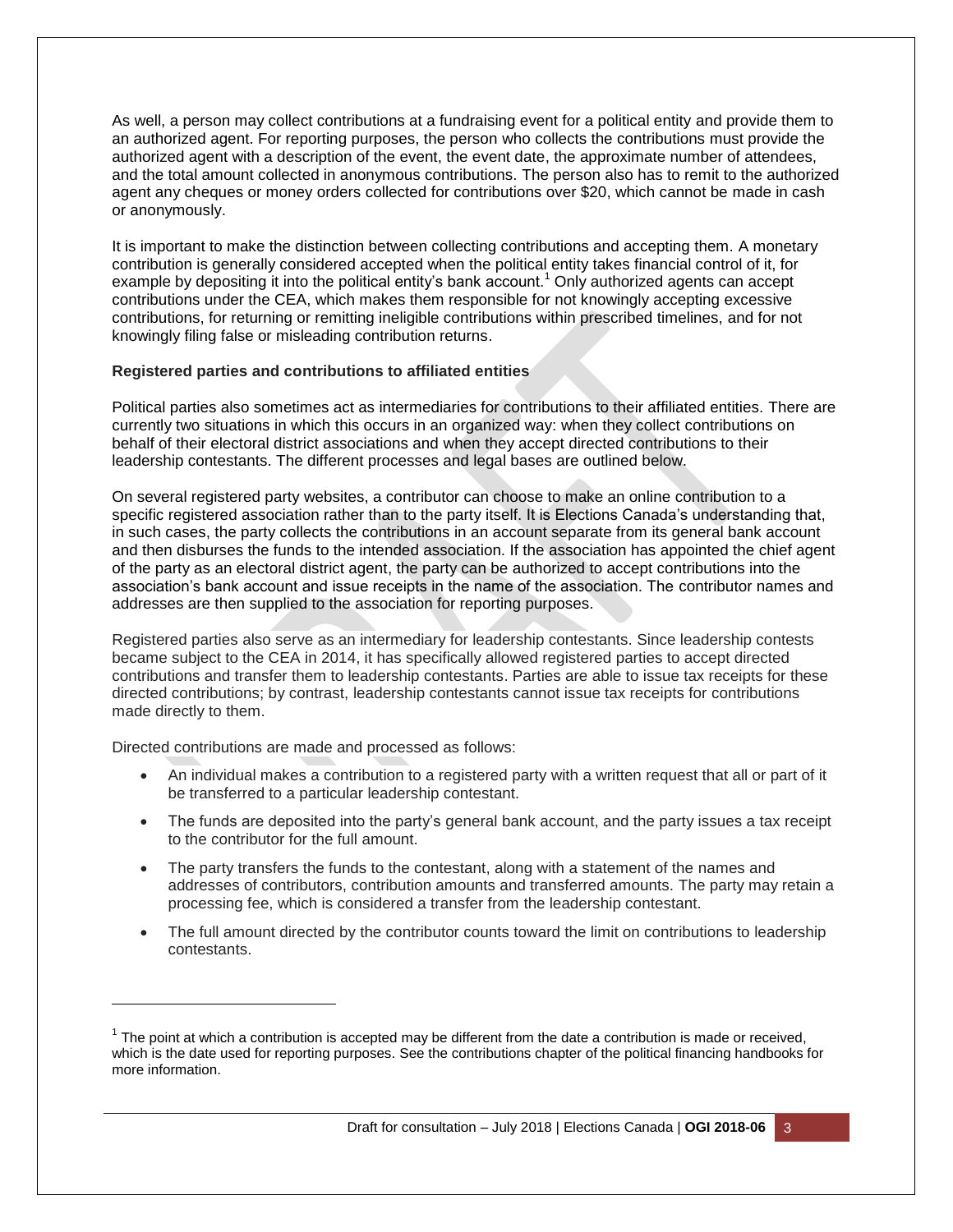#### **Implications for registered parties and contributions to candidates**

The above sections demonstrate a common thread: when an individual makes a contribution to a political entity, an authorized agent of the intended recipient must be the one to accept the contribution and issue a receipt. The only exception is when registered parties accept directed contributions for leadership contestants, and the CEA sets out a specific regime allowing this situation.

In terms of candidates, the only authorized agent is the official agent. The CEA makes no provision for parties to accept directed contributions on their behalf. Several issues would arise if parties accepted contributions for their candidates:

- The CEA authorizes only the official agent to accept contributions to the candidate and issue receipts.
- Financial obligations in the CEA are predicated on the official agent being ultimately responsible for administering contributions. The official agent is subject to offences for failing to issue a receipt, failing to return an ineligible contribution and knowingly accepting an excessive contribution.
- If funds are sent from a party's general bank account to a candidate, the CEA categorizes the transaction as a transfer and not a contribution.

It is clear that a registered party cannot accept contributions to its candidates, or that if it did, those contributions would need to be reported as contributions to the party and transfers to the candidates. But this does not prevent the party from collecting contributions on their candidates' behalf under specific conditions that comply with the CEA's requirements.

## **Conclusion**

#### **Guideline for collecting and disbursing online contributions to candidates**

If a registered party wishes to collect contributions for its candidates through its website, it must be acting only as an intermediary. It cannot accept the contributions into its general bank account or issue receipts, and it should never have financial decision-making control over the contribution. This means the party must collect the contributions in an account opened for that sole purpose and disburse to candidates the full amount of contributions, less the actual fees charged by the payment processing company for the transactions.

For the candidate's campaign to accept the contribution, the party has to provide the official agent with each contributor's full name and address, contribution amount, and date the contribution is made (the date the contributor initiated the transaction, unless it was post-dated). The party must also include the relevant account statements from the payment processing company so that the official agent can submit them as supporting documents with the electoral campaign return.

Finally, the party should be ready to provide Elections Canada with the statement of the bank account used to collect and disburse the contributions, to ensure that it is used for that sole purpose.

#### **Implications for receipting and contribution limits**

A receipt has to be issued for all monetary contributions over \$20. Since the registered party is only acting as an intermediary when it collects contributions for its candidates, the receipt must be issued by the official agent of the candidate and not by an agent of the party.